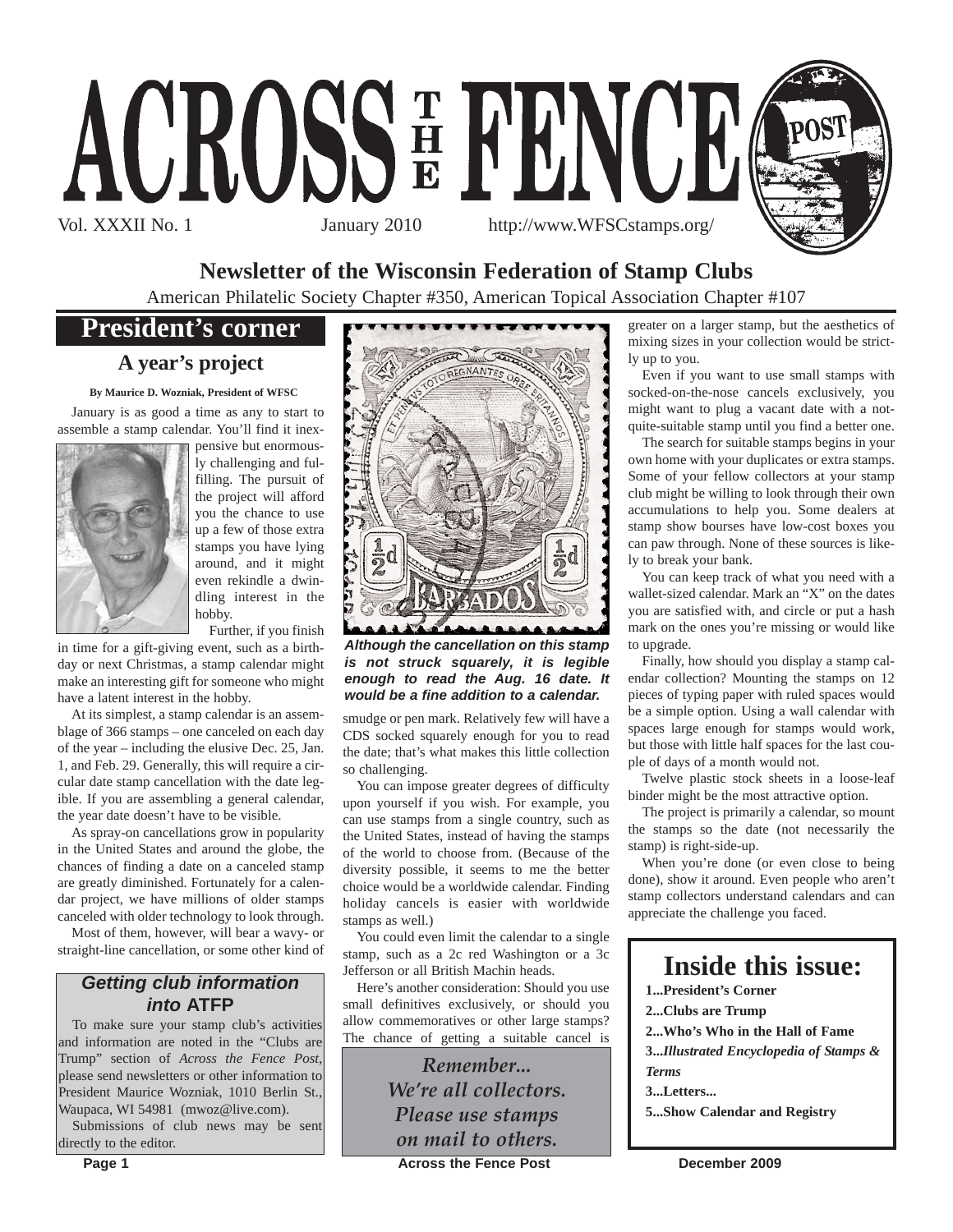# **Clubs are Trump**

**By Maurice D. Wozniak, President of WFSC**

At a meeting of the **Badger Stamp Club**, Madison, Chuck Shoemaker called attention to the promotional advertising that Eastern Auctions has done and continues to do in this publication. He pointed out that to take part, **BSC** could get a Club ID number and provide mailing addresses of club members interested in becoming new Eastern Auctions mail sales bidders. Eastern Auctions would give **BSC** \$25 for each of those first-time successful bidders.

This presents a good opportunity to mention here that advertisers in *Across the Fence Post* are taking that extra step in providing financial support of our hobby as well as the Wisconsin Federation of Stamp Clubs.

While most advertisers probably understand that their return on the money spent on ads in a relatively small-circulation publication like *ATFP* is relatively small, their support is appreciated.

Individuals can do their part by acknowledging to ATFP advertisers, in person at shows they attend (or through a brief note), that their ads are appreciated – and even making a token purchase or a more substantial one at the same time.

#### **\*\*\***

#### **Program ideas**

**Badger Stamp Club**, Madison, had a presentation on cover collecting by a member who has collected and accumulated covers over many years.

A member of the **Milwaukee Philatelic Society** who plans to create an exhibit of coil stamps gave a program on his efforts. In upcoming months, **MPS** will hear from a dealer giving observations from the other side of the table, an expert revealing how to tell real stamps from the fake ones and a postal inspector talking about the police effort against postal fraud.

**ATA Chapter 5**, Waukesha, continued its "Alphabet Night" programs: Members were asked to show and tell items with the letter M, such as Malta or Monaco, Machins, Mailboxes or Meteorology. It's a simple way to establish a theme for a meeting.

#### **\*\*\***

#### **What others are doing**

In announcing the annual dues collection, the **Waukesha County Philatelic Society** observed membership is a bargain: "Where else can you get attractive club mailings, interesting programs, a free holiday dinner and (if earned) a steak dinner at our summer picnic?"

**Central Wisconsin Stamp Club**, Plover and Wisconsin Rapids, spent \$1,100 to replace the glass in its tabletop show frames with plastic.

The **Wauwatosa Philatelic Society** considered moving the annual Tosapex show from its long-time venue, Gonzaga Hall, but after a discussion members voted unanimously to stay there.

At **Badger Stamp Club**, Madison, most of the membership receives the club meeting minutes via e-mail so, unless there are corrections or additions, they won't be restated at the meetings.

**ATA Chapter 5**, Waukesha, gained 14 new members during a promotional effort at the Milcopex show in September. They include two people from Illinois, and one from Minnesota.

#### **\*\*\***

*Information for "Clubs Are Trump" is gathered from club newsletters. Please send newsletters to Maurice D. Wozniak, 1010 Berlin St., Waupaca WI 54981.*

## **WHO'S WHO IN THE HALL OF FAME**

The Wisconsin Philatelic Hall of Fame was established to recognize prominent Wisconsin philatelists for contributions to the hobby in the state of Wisconsin and beyond.

This series of short columns will familiarize *Across the Fence Post* readers with some of the individuals who have been inducted into the Hall of Fame since 1976, as well as some of the interesting details about them.

Which individual most closely matches the following statements? The correct answer appears elsewhere in this issue of *ATFP*:

This month's HOF member successfully guided the Wisconsin Federation of Stamp Clubs through the process of achieving the IRS nonprofit 501(c)(3) status. He served as WFSC president for the 1990-91 term, and also served as president and treasurer of the Clermont County Stamp Club.

- (a) Art Schmitz
- (b) Vern Witt
- (c) Ray Vedder
- (d) Paul T. Schroeder

# **Wisconsin Federation of Stamp Clubs officers** *Across the Fence Post* is the official publication of stamp Clubs, Inc., a

#### PRESIDENT Maurice D. Wozniak

1010 Berlin St. Waupaca, WI 54981 715-258-2025 mwoz@live.com

#### VICE PRESIDENT Jim Stollenwerk

1020 Hazelwood Court West Bend WI, 53095 Home: 262-306-0829 Cell: 262-305-1483 JSASTOLLEN@charter.net

#### **SECRETARY**

Judy Essig jdyessig@hnet.net

#### TREASURER

Charles H. Green 5199 Bittersweet Lane Oshkosh WI 54901-9753 (920) 426-1066 bgreen9001@yahoo

#### VP YOUTH DIVISION

MaryAnn Bowman P.O. Box 1451 Waukesha, WI 53187

#### NE REGION VP

Al Marcus (maram@tds.net) Green Bay Phil. Soc. Northwoods Phil. Soc. (Iron Mountain) Outagamie Phil. Soc. Wisc. Postal Hist. Soc.

#### EAST CENT. REGION VP Vern Witt

Fond du Lac Stamp Club Kettle Moraine Coin & Stamp Club Manitowoc Phil. Soc. Oshkosh Phil. Soc. Sheboygan Stamp Club

#### SW REGION VP

Valerie Cook Badger Stamp Club Baraboo Stamp Club Janesville Stamp Club Monroe Stamp & Postcard Club

#### SOUTH CENTRAL REGION VP Art Gaffney

stehlee@aol.com Waukesha County Phil. Soc.

#### SE REGION VP Art Schmitz

pescador@milwpc.com Am. Top. Assn. (Chap. 5) North Shore Phil. Soc. (Milw.) Northwestern Mutual Stamp Club Polish American Stamp Club Wauwatosa Phil. Soc.

- American Air Mail Soc. (Billy Mitchell Chapter)
- Germany Phil. Soc. (Chap. 18) Italian American Stamp Club Milwaukee Phil. Soc.

#### CENTRAL REGION VP Mike Lenard

mjlenard@aol.com Central Wisc. Stamp Club Chippewa Valley Stamp Club Northwoods Stamp & Coin Club (Rhinelander)

Wisconsin Valley Phil. Soc.

the Wisconsin Federation of Stamp Clubs, Inc., a 501c3 non-profit organization. WFSC also is a life member of the APS (since 1953). For more information about WFSC, please contact the Central Office.

AFTP is published monthly September through April, and every other month May through August (10 issues per year). News of Wisconsin collectors, club news and gratis original philatelic features are welcomed. The editor accepts submissions in any format, but prefers email if possible. Editor reserves the right to make editorial changes to submitted copy.

Material appearing in AFTP not carrying an individual copyright notice may be reproduced only by not-for-profit organizations, provided the author(s) and AFTP receive credit or attribution. All materials carrying an individual copyright notice are the sole property of the author(s).

Unless explicitly stated by an officer in conjunction with official WFSC business, opinions expressed by the editor or individual authors are not necessarily endorsed by the WFSC.

Submission deadlines for editorial and avertising materials are for the 1st of the month preceding month of publication (i.e. Jan. 1 for Feb. issue).

All show calendar information, along with all other editorial matter and listings, should be sent to: Wayne L. Youngblood, Editor ATFP, P.O. Box 111, Scandinavia WI 54977-0111. (youngblood@tds.net) phone: 715-467-4416.

Advertising material and payment should be sent to Dave Carney, Advertising Manager, AFTP, P.O. Box 55, Kimberly, WI 54136-0055. (dcarneyl@new.rr.com) phone: 920-687-9077. For a complete list of advertising rates and policies (display, classified and listings), request a copy from the advertising manager.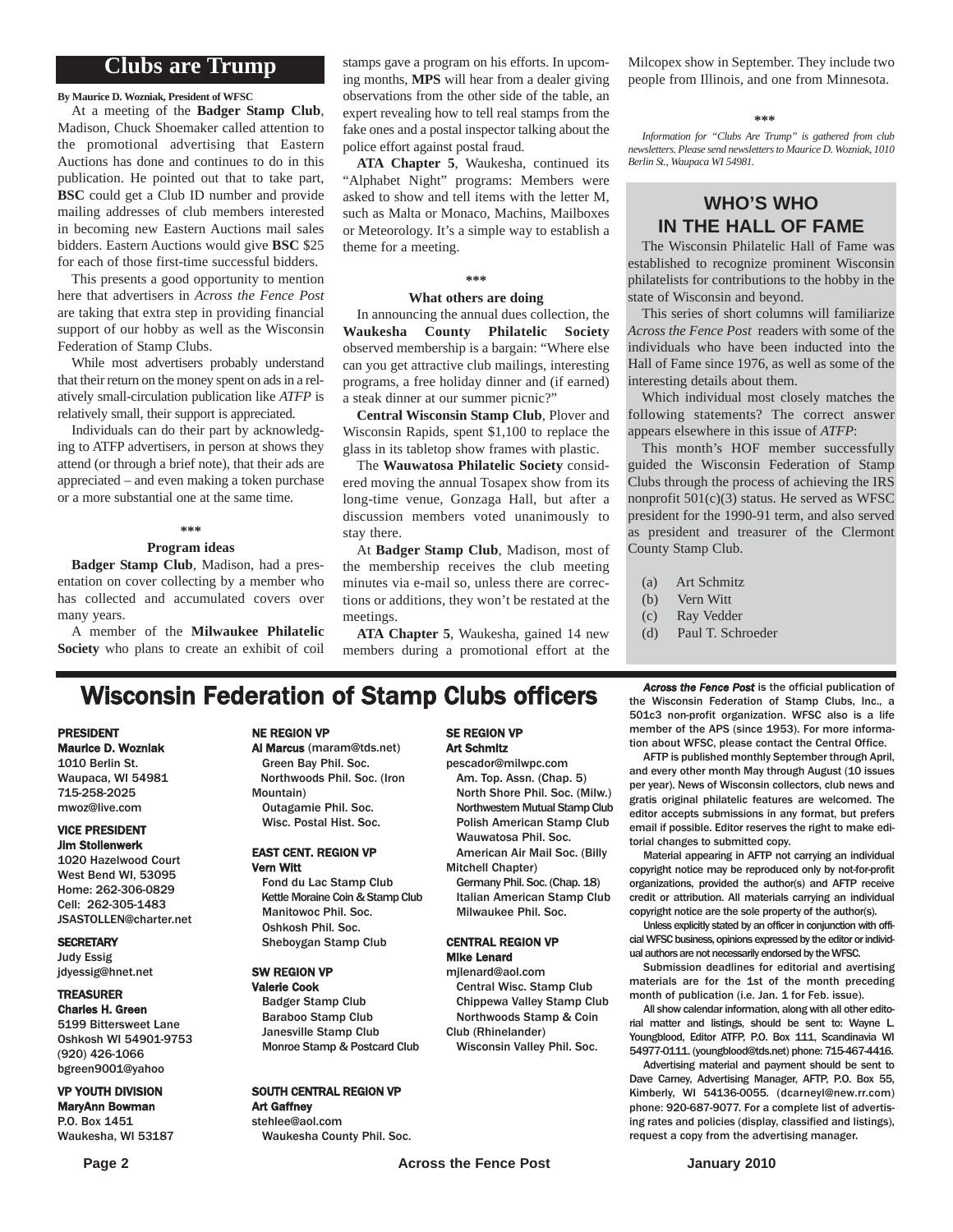# after printing. Mis-*Illustrated Encyclopedia of Stamps & Terms©*

cuts can occur on stamps from any format (sheet, booklet or

from minor to major and represent a desirable form of collectible. The more major the miscut (and resulting unusual ap-

**Bull's-eye.** Bull's-eye, or socked-on-thenose, refers to canceled, or used stamps with the circular-dated (plus

town name) portion of a hand-stamp or machine cancel nearly perfectly centered on the design area of the stamp itself. The more well-centered and legible the cancel the more desirable it is. Bull'seye cancels may be collected by date, type,



*Bull's-eye cancel.*

town and many other methods. Many collectors of bull's-eye-canceled stamps form calendar collections. The term also applies to the early issues of Brazil that somewhat resemble a bull's eye.

**Miscut.** A miscut is a fairly common form of freak occurrence that is a result of stamps being poorly trimmed during the processing stage

# **Letters...**

#### **A fish story and a question**

Every February I go to Leech Lake, (Walker) Minnesnowta for a week of ice fishing. February '09 was no exception, except I was able to combine my two hobbies; fishing and philately.

On the morning of Friday the 13th, I joined the Men of Hope, the men's group of Hope Lutheran Church in Walker for breakfast. After a great meal of French toast and sausages and a brief business meeting, I presented my slide show of "Collecting Dead Countries." There wasn't a stamp collector among the 30-plus men present, but they were unanimous in their positive reaction to the program.

On another matter, am I within the bounds of reason if I tell one of my clubs that with 30-plus clubs in the Federation, no club can expect to have its activities shown in each issue of the *ATFP*? Or, is there some other reason for the snail-mailed copy of the Northwestern Mutual's entries not appearing?

*— Art Schmitz*

*Art, thank you for your letter. We could use a few more! It's amazing how positively stamp talks are generally received by non-collecting groups. You'd think we could recruit more collectors from their ranks!*

*As for club information, although I receive some newsletters, all communication intended for the "Clubs are Trump" column should be sent to President Maurice Wozniak (see information on Page 1). Certainly there may be times when it's not possible to get everyone who communicates in, but it's fair to say it can usually happen.*

*— Wayne*

Mail Wagon 1886 coil), in any degree USA 9.3c

*Miscut stamp.*

pearance), the more desirable the variety. Miscuts can include portions of other stamps, marginal markings, plate numbers or other information that would appear on an uncut printing sheet. A single miscut stamp can be larger or smaller than its normally sized counterpart.

**Misperf.** A misperf, or misperforation, simply put, is a misalignment of a stamp's perforations in relation to the design. Misperfs, considered freaks rather than errors, are some of the



most visually attractive and sought-after EFO<br> **MBLE**<br>  $\frac{64 \text{ NbV}}{100 \text{ kg}}$  from quite inexpensive items and can range from quite inexpensive to rather high-priced. Misperfs can appear in many different ways. These include vertical or horizontal misalignments (or both), diagonal or even so-called "crazy perfs," where the resulting stamps

*misperfed stamp.*

can appear in odd geometrical patterns and nondefined shapes. These are usually caused by foldovers after printing, but before perforating. Another form of misperforation deals with

*Bring a friend to your next stamp club meeting or activity. Your friend and club will thank you!*

# *Across the Fence Post* **Ad Rates (revised 1/06)**

| <b>Type Size</b>                                   | Commercial<br>Rate | $Cl$ ub<br>Rate |
|----------------------------------------------------|--------------------|-----------------|
| A Full page $(7\frac{1}{4}x(9\frac{1}{2}y))$       | \$42.00            | \$33.75         |
| B Half page $(7\frac{1}{4} \times 4\frac{3}{4})$   | \$26.25            | \$21.00         |
| C Large $\frac{1}{4}$ page $(4 \frac{3}{4} x 6'')$ | \$20.50            | \$16.50         |
| D Medium $\frac{1}{4}$ page                        | \$14.75            | \$11.75         |
| $(4\frac{3}{4}$ " x 3 $\frac{3}{4}$ ")             |                    |                 |
| E $1/8$ page $(2\frac{1}{4}$ " x $3\frac{3}{4}$ ") | \$7.50             | \$6.00          |
| F Econo Ad $(2\frac{1}{4}$ " x $2\frac{3}{4}$ ")   | \$3.75             | \$3.00          |
| <b>G Reduced Business Card</b>                     | \$2.75             | \$2.25          |
| H Back page $(7\frac{1}{4}$ " x 9 $\frac{1}{2}$ ") | \$57.75            | N/A             |
| $(2 \frac{1}{4}$ " x 1 $\frac{1}{4}$ ")            |                    |                 |

*Please make checks payable to :W.F.S.C.*

jumbo or boardwalk-margin stamps. These stamps, which frequently sell for many times the standard catalog value, appear normal but have huge margins. They frequently appear in higher-end auction catalogs. More often than not these premium items were caused by improper settings of perforation pins. Stamps adjacent to these "monsters" (as they are frequently referred to) are usually small and quite poorly centered.

**Mourning cover.** Most mourning covers are notable due to a black border running around the edge of the envelope. Such covers were devised originally during the mid-1800s (during the Civil War, according to most accounts) specifically give the reader a clue about the impending bad news of the death of a loved one, so the immediate shock and grief upon opening the letter would not be as intense as it might otherwise be. As the use of mourning covers increased, some people used them for outgoing correspondence during the mourning period for a loved one (one year), and some have been created as memorial or souvenir covers for collectors and non-collectors alike. The most notable of these is the black-bordered first-day cover created by George Linn for the 1923 2c U.S. Harding Memorial stamp. The use of mourning covers in the United States faded away after the telephone and telegram became more expedient means of relaying bad news.

**ZIP block.** This term refers specifically to a margin block of United States stamps bearing the inscription "use correct ZIP code" in the selvage. ZIP blocks were collected similar to plate blocks primarily during the 1960s and 1970s. — *© 2009, Youngblood Ink*

# *Attention WFSC members:*

As a special offer to collectors who read *ATFP* (and as a way to help the organization), I will send the WFSC **15%** of all sales generated by this ad. *Please specify at the time of your purchase that this is the "WFSC Special."*

> **Dave's Stamps (Dave Carney) P.O. Box 55 Kimberly WI 54136** dcarney1@new.rr.com (920) 687-9077

APS Lifetime member **01.10**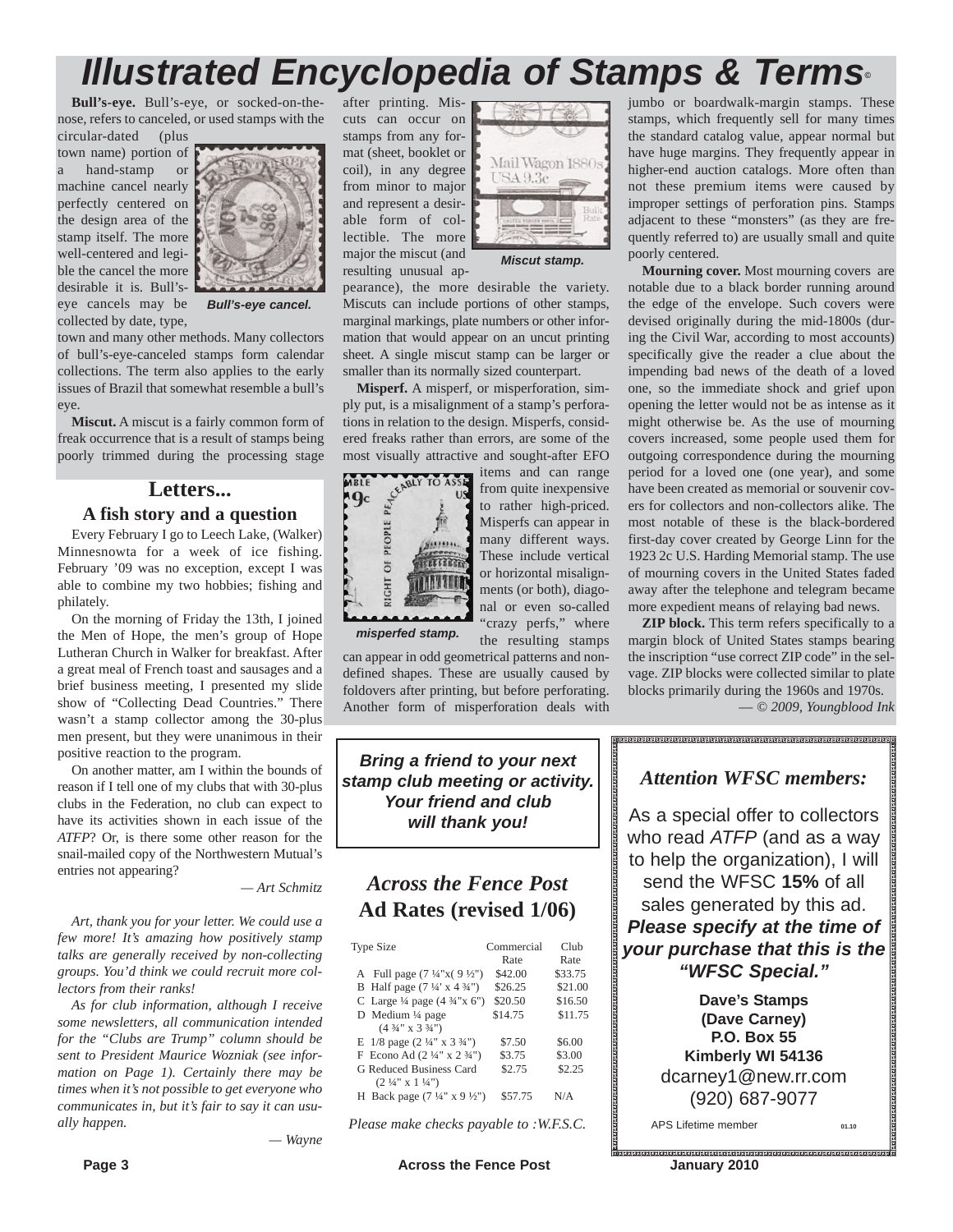# Eastern Auctions Ltd.

Canada's most trusted auction house

In addition to our award winning Public Auction catalogues, we offer interested collectors several other stamp buying opportunities on a regular basis.

We would like to introduce you to our Eastern Mail Sales-a listing of several thousand accurately described lots. These lots cover the whole range of philatelic collecting interests, from single stamps to complete collections with everything in between.

Our mail sales are published about seven times a year Take the time to

peruse one and we are confident you will find many desirable items wor-

thy of your collection.

Please contact us for your complimentary copy of our next sale.

Eastern Auctions Ltd., Box 250, Bathurst NB E2A 3Z2

**Attention Stamp Club Presidents:** 

Would your club benefit from additional membership?

Would your club be able to offer more engaging programmes if your Treasurer's Report was further in the Black?

Eastern Auctions is starting a new incentive program to help Local Stamp Clubs increase membership as well as improve their balance sheets.

Please contact Bill Burden@easternauctions.com for further information.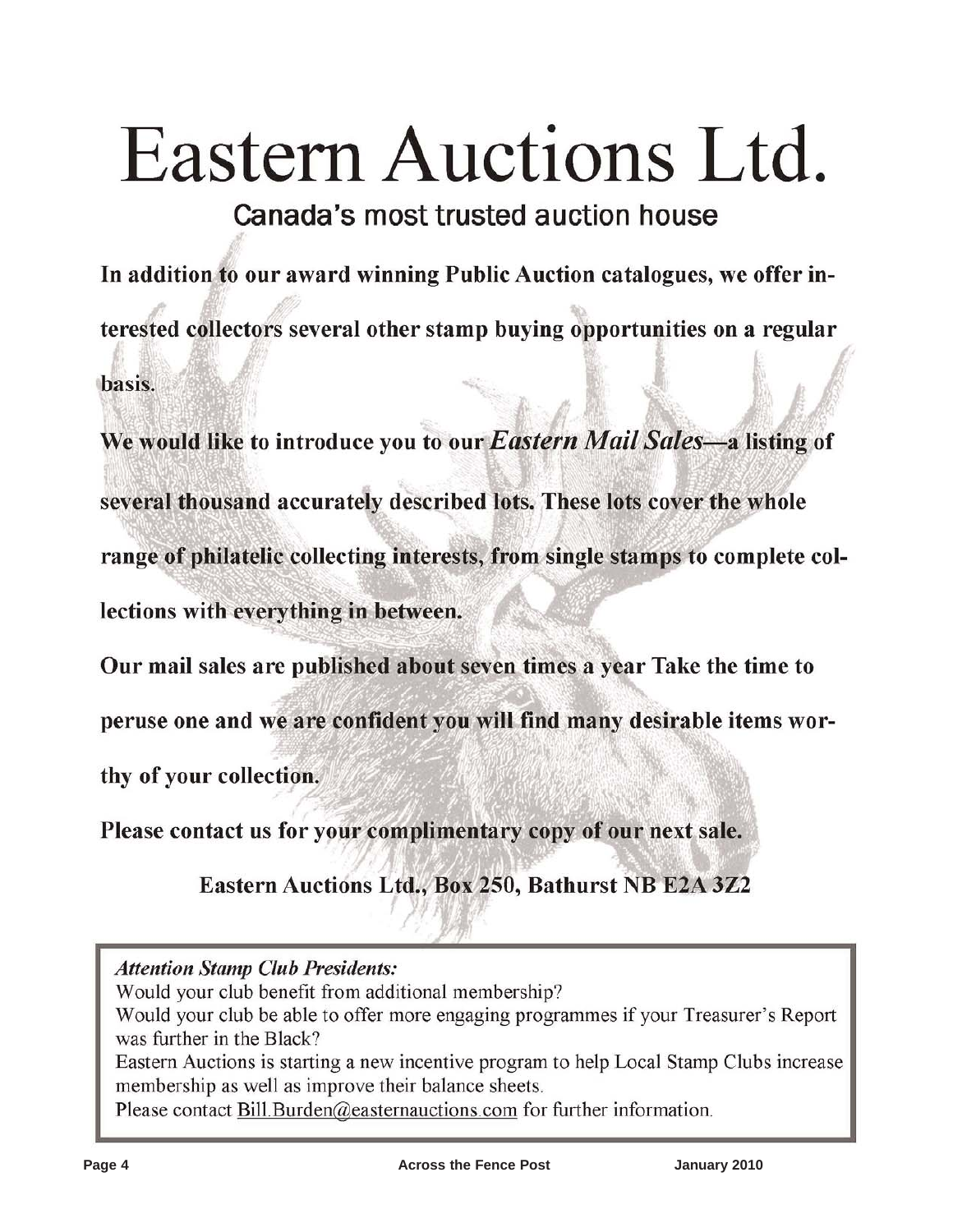

# Show Calendar and Registry

List your show, bourse, auction or other event here! *Calendar listings are free for one WFSC member-club event per year. Classified advertising rates apply for all non-members and other events appearing in this section.*

West Allis, WI - Polarpex '10

**Jan. 16-17, 2010**

*Answer to Who's Who quiz on Page 2:* **Ray Vedder**

# **2009-2010 WFSC show schedule\***

\*Some dates and details may be subject to change, and there will likely be additional listings.

**Other major non-WFSC shows near Wisconsin (right, below right):**

## **Feb. 14, 2010**

Janesville – Annual Exhibition and Bourse, Janesville Stamp Club Holiday Inn Express, 3100 Wellington Pl. Contact: Gary Wentworth - 608-756- 1380, wnstamps@aol.com

### **March 6-7, 2010**

West Allis – Stampfest '10 Milwaukee Philatelic Society St. Aloysius Gonzaga Hall 1435 So. 92nd St., West Allis Contact: Carol Schutta 10250 W. Sharon Ln., #5 Milwaukee, WI 53225 414-464-6994, harryncarolschutta@gmail.com/ www.MilwaukeePhilatelic.org)

# **March 20, 2010**

Green Bay – Baypex '10 Green Bay Philatelic Society St. Matthew Catholic Church Multi-Purpose Room 2575 S. Webster Ave. Parking in rear of facility Contact: Ray D. Perry 2016 Baltic Terrace Green Bay, WI 54311 fiveperrys@athenet.net

# **April 10, 2010**

Wiscopex '10 (Annual Convention and Exhibition of the Wisconsin Federation of Stamp Clubs) Hosted by the Oshkosh Philatelic Society Christian Schools, 3450 Vinland Rd., 10 a.m. to 4 p.m. Contact: Al Marcus (920) 725-0798, allan.marym@hotmail.com

# **April 18, 2010**

Madison – Danepex '10 Badger Stamp Club Crowne Plaza Hotel, 4402 E. Washington Ave. (across from East Towne Mall) 10 a.m. to 5 p.m. Contact: Bob Voss, P.O. Box 35, McFarland, WI 53558 - 608-838-1033, lestamps@charter.net)

#### St. Aloysius Gonzaga Hall **May 28-30, 2010** 1435 So. 92nd St. **April 24, 2010** Arlington Heights, Ill. – Compex '10 Chicago Area Philatelic Societies, **Jan. 30-31, 2010** Appleton – Outapex '10 Outagamie Philatelic Society St. Paul, Minn. – Snowpex VFW Post, 501 N. Richmond St. Kelly Inn, I-94 & Marion St. 10 a.m. to 4 p.m. **July 16-18, 2010** Contact: Al Marcus, 920-725-0798, Crystal, Minn. – Minnesota Stamp Expo allan.marym@hotmail.com **Mar. 13-14, 2010** Soc., Lake Minnetonka Stamp Club, **May 8, 2010** Rockford, Ill. – Rockford '10 Rockford Stamp Club, Forest Hills Lodge, Crystal Community Center 4800 N. Sheboygan Falls – Sheboygan Stamp 9500 Forest Hills Rd. and Coin Show, Sheboygan Stamp Club Municipal Building, 375 Buffalo St. Contact: Barbara Stohl, P.O. Box 907, Sheboygan, WI 53082, 920-458-4883 *U.S. Mystery Boxes!!* **I'm cleaning out the stamp room again! June 19, 2010 Rhinelander** 29th Annual Show and Bours Northwoods Stamp and Coin Club James Williams Middle School, 915 Acacia Ln., 9 a.m. to 4 p.m. *While they last:* Contact: Larry Marten, 3295 Hancock Lake Rd., Harshaw, WI 54529 **\$25, \$50, \$100, \$250,** 715-282-5636, lfmarten@yahoo.com **more, postpaid** or Bill Julian 715-277-2692 **Wayne Youngblood June 26-27, 2010 P.O. Box 111 Scandinavia WI** West Allis – Tri-Pex Stamp Fair **54977-0111** ATA Chapter 5, North Shore Phil. Soc., and Waukesha County Phil. Soc. **youngblood@tds.net** St. Aloysius Gonzaga Hall **Always buying, selling,** 1435 So. 92nd St. **accepting consignments for** Contact: Robert Henak, NSPS, P.O. Box **Regency-Superior Auctions.** 170832, Milwaukee, WI 53217 - 414- **12.09** 351-1519, henak8010@sbcglobal.net, www.MilwaukeePhilatelic.org Lake Edge Stamp Service (L.E.S.S.) **Roger H. Oswald** R.H.O. Postal History and Stamps Buy, Sell, & Trade Civil War Artifacts Postcards & Stamps

**Guaranteed to be worth far more than you pay. Just let me know what you collect...**



St. Paul, Minn. – Springpex Kelly Inn, I-94 & Marion St.

**Mar. 27-28, 2010**

West Allis, Wis. - Maypex '10 St. Aloysius Gonzaga Hall 1435 So. 92nd St.

**May 1-2, 2010**

Forest View Educational Center 2121 So. Goebbert Rd.

**Make Stamp Cub, Twin City Phil.** 

Minn. Stamp Dealers Assoc.

Douglas Dr. North

|                    | <b>METROPOLITAN STAMP COMPANY</b><br>Of Chicago, Inc.    |
|--------------------|----------------------------------------------------------|
| P.O. Box 657       | Park Ridge, IL 60068-0657                                |
|                    | <b>Collections Bought &amp; Sold</b>                     |
|                    | U.S. • Worldwide • U.S. & Foreign Ducks                  |
| <b>Ted Castro</b>  | Paul Enderle                                             |
| (815) 439-0142     | (847) 698-3351                                           |
| FAX (815) 439-0143 | FAX (847) 698-3381                                       |
| 02.10              | E-Mail: metrostamp@aol.com<br>www.metropolitanstamps.com |

Paper Americana Manitowoc, WI 54220 **05.10 1 02.10 02.201952-07.10 c**<br>**107.10 of the postalhistory@att.net** 

Page 5 **Across the Fence Post** Across the Fence Post Across the Tense Across the Fence Post Across 10 Across 10

2514 Sheridan Pl.

(920) 682-6793

AIP

Robert T. Voss

P.O. Box 35

McFarland, WI 53558

lestamps@charter.net

 $(608) 838 - 1033$ 

Lots of Worldwide Stamps **Bought** and Sold